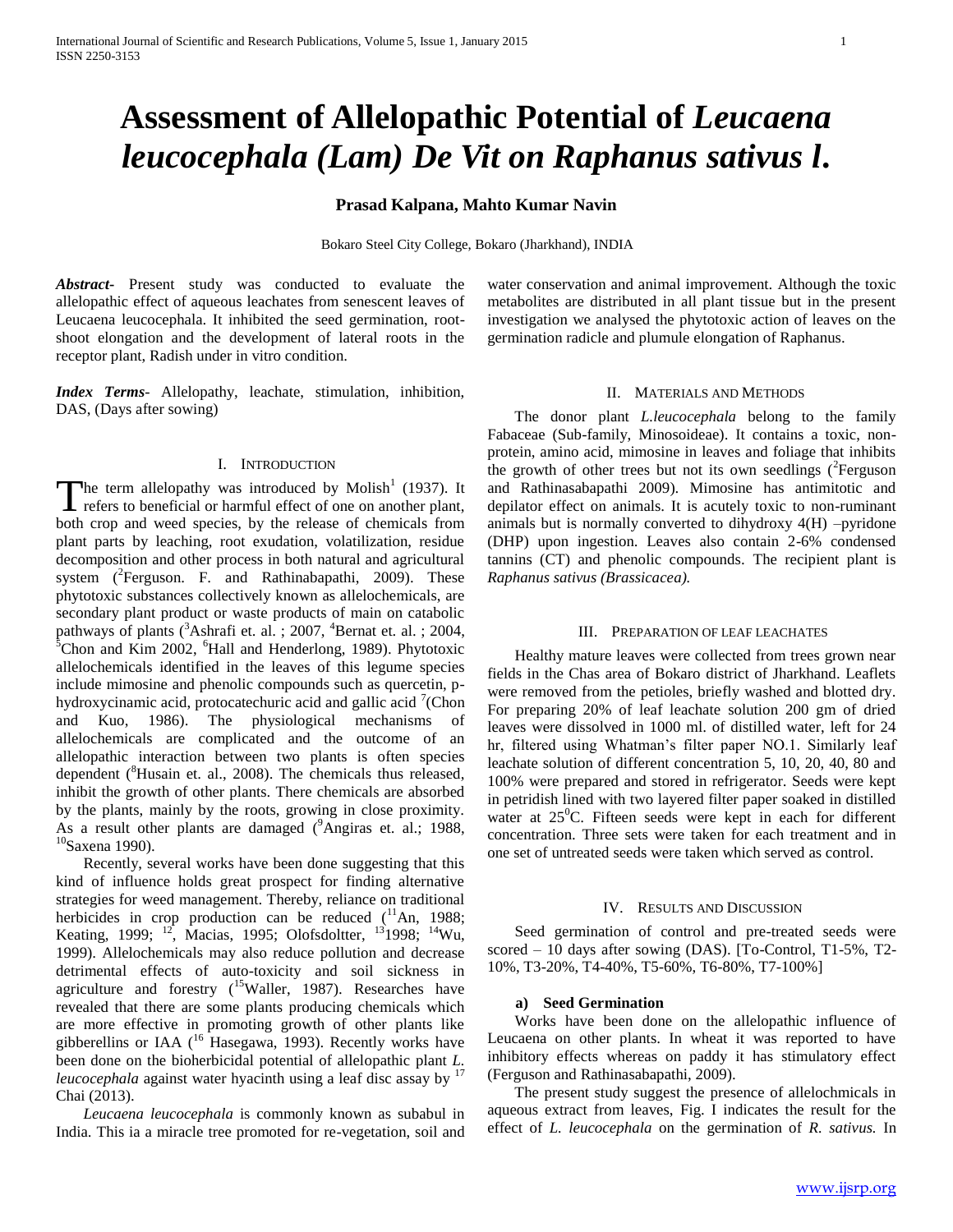general the concentration of leaf leachates have inhibitory effects on seed germination. Maximum inhibitory effect was found at high concentration (100%). Recent work of  $^{18}$ Khan (2011) also indicate similar effect on seed germination and seedling growth of maize. However in the present work it was found that at moderate concentration (40% - 50%) there was stimulatory effect (96%) little less than under control (98%).

## **b) Seedling Growth**

 Seedling performance of pretreated seeds as well as that of control was measured in terms of root-shoot growth. Fig. II indicates the measurement taken– 10 DAS (days after sowing). [To-Control, T1-5%, T2-10%, T3-20%, T4-40%, T5-60%, T6- 80%, T7-100%]

## **i) Growth of Root**

 Growth of root of seedling was more adversely affected than that of shoot. Under control (To) the length was found to be 5.9 cm. Whereas under different concentration of leaf leachate it varied from  $(5.1 - 4.5$  cm) with increase in concentration from (T1-T7).

#### **ii) Growth of Lateral roots**

 Growth of lateral roots of Seedling was also found to be adversely affected under different concentration of leachate from (5-100%). Under control the number of lateral roots were found to be 8, with different concentration of leachate it was found to be the number decreased from 7 to 2.

#### **iii) Shoot Growth**

 It was characteristic in that both at low and high concentration of leachate the growth was less but at moderate concentration (50%) it was found to be higher (8.5 cm) only little less than that under control (8.8 cm).

## V. CONCLUSION

 Considering the foregoing result it seems that there is significant allelopathic effect of *L. leucocephala* on germination, root-shoot, and growth of lateral roots with the leaf leachate extract.

#### **REFERENCES**

- [1] Molisch, H. 1937. Der Einfluss einer Pflanze auf die andere-Allelopathie. Fischer, Jena.
- [2] Ferguson, J. J. and Rathinasabapathi, B. 2009. HS944, Univ. of Florida, IFAS.
- [3] Ashrafi, Z. Y. Mashadi, H. R. and Sadeghim S. 2007. Allelopathic effect of barley on germination and growth of wind Barley. Pak. J. Weed. Sci Res. 13: 99-112.
- [4] Bernat et al. 2004. The effect of barley allelopathics on germination and seedling vigour of winter wheat and mustard. Zesz. Probl. Post Naukroln. 496 : 289-299.
- [5] Chon, S. U. and Kim, J. d. 2002. Biological activity and quantification of suspected allele-chemicals from alfalfa plants parts. J. Agro Crop Sc. 188.
- [6] Hall, M. H. and Henderlong. 1989. Alfa alfa autotoxic fraction characterization and initial separation. Crop Sci. 30 : 1255-1259.
- [7] Chon, M. H. and Kuo, c. a. (1986); Allelopathic exclusion of understory by L./ Leucocephala (Lam) de wit. J. Chem. Ecol. 12; 303-320.
- [8] Hussain, F. (2008) Allelopathic suppression of wheat and maize seedling growth by imperata cylindrica. Sarhad J. Agric. 8 (4) : 433-439.
- [9] Angiras, N. N., Singh S. D. and Singh, C. M. 1988. Allelopathic effects of important weed species on germination and growth of maize and soyabean seedling. Indian J. Weed Sci. 19(1-2): 57-65.
- [10] Saxena, D. K. 1990. Allelopathic interaction of Cyperus rotudus on groundnut seed germination. Int. Arachis Newsletter 8: 25-26.
- [11] An, M. 1998. Allelopathy : From concept to reality. Austrian Agronomy Conference.
- [12] Macias, F. A. 1995. Allelopathy a natural alternative for weed control. Pest Manag. Sci. 63 : 327-348.
- [13] Olofsdotters, M. 1998. Improving crop competitive ability using allelopathy : An example from rice, Plant Breed. 12: 1-9.
- [14] Wu, H. 1999, Proc. 9th Aust. Agron. Conf. Wagga Wagge. 567-570.
- [15] Waller, C. R. 1987. Preface in allelochemical : Role in Agricultural and Forestry. Amer. Chem. Soc. 330 : 11-12.
- [16] Hasegawa, K. 1993. The new plant growth substance lepidinoide. Chem. Regu. Plants. 28 (2) : 174-181.
- [17] Chai, T. T., et. al. (2013) : leucocephala leachate comprised membrane integrity, respiration and antioxidative defence of water hyacinth leaf tissues. Botanical Studies 2013, J4 : 8-16.
- [18] Khan, M.-2011. Seed germination and seedling growth of maize. African J. of Agricultural research. 6 (30) : 6391-6396.

#### AUTHORS

**First Author** – Prasad Kalpana, Bokaro Steel City College, Bokaro (Jharkhand), INDIA **Second Author** – Mahto Kumar Navin, Bokaro Steel City College, Bokaro (Jharkhand), INDIA